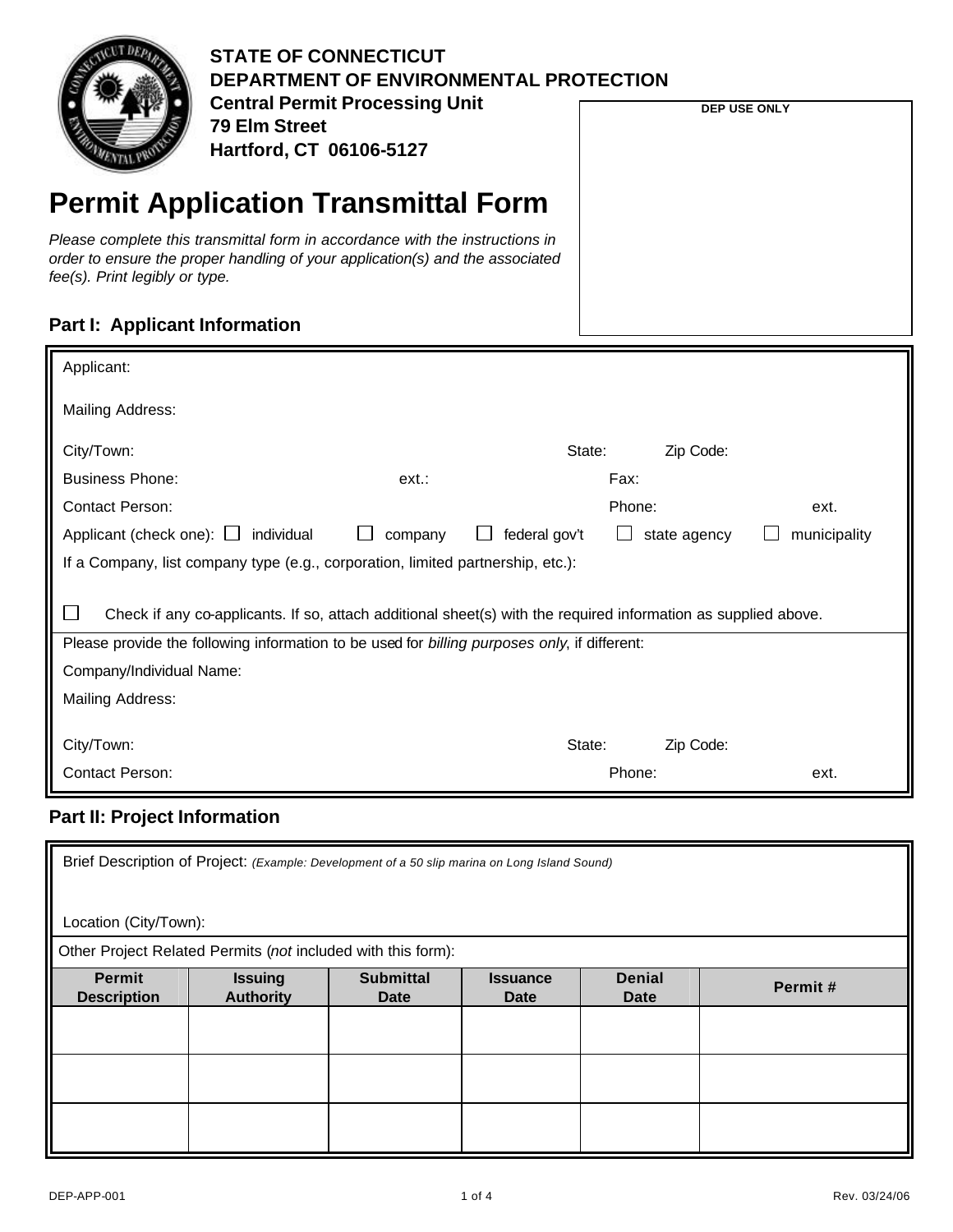| New,<br>Mod.<br>or Renew                                                                                                                    | <b>Individual Permit Applications</b>                                                       | <b>Initial</b><br>Fees | No. of<br><b>Permits</b><br><b>Applied For</b> | <b>Total Initial Fees</b> | Original +<br>Required<br>Copies |
|---------------------------------------------------------------------------------------------------------------------------------------------|---------------------------------------------------------------------------------------------|------------------------|------------------------------------------------|---------------------------|----------------------------------|
|                                                                                                                                             | <b>AIR EMISSIONS</b>                                                                        |                        |                                                |                           |                                  |
|                                                                                                                                             | <b>New Source Review</b>                                                                    | \$750.00               |                                                |                           | $1 + 0$                          |
|                                                                                                                                             | <b>Title V Operating Permits</b>                                                            | none                   |                                                |                           | $1 + 0$                          |
|                                                                                                                                             | <b>WATER DISCHARGES</b>                                                                     |                        |                                                |                           |                                  |
|                                                                                                                                             | <b>To Groundwater</b>                                                                       | \$1050.00              |                                                |                           | $1 + 1$                          |
|                                                                                                                                             | To Sanitary Sewer (POTW)                                                                    | \$1050.00              |                                                |                           | $1 + 1$                          |
|                                                                                                                                             | To Surface Water (NPDES)                                                                    | \$1050.00              |                                                |                           | $1 + 2$                          |
|                                                                                                                                             | INLAND WATER RESOURCES-multiple permits 1 + 6 total copies                                  |                        |                                                |                           |                                  |
|                                                                                                                                             | <b>Dam Construction</b>                                                                     | none                   |                                                |                           | $1 + 2$                          |
|                                                                                                                                             | <b>Flood Management Certification</b>                                                       | none                   |                                                |                           | $1 + 1$                          |
|                                                                                                                                             | Inland 401 Water Quality Certification                                                      | none                   |                                                |                           |                                  |
|                                                                                                                                             | <b>Inland Wetlands and Watercourses</b>                                                     | none                   |                                                |                           | $1 + 5$                          |
|                                                                                                                                             | <b>Stream Channel Encroachment Lines</b>                                                    | $\bigstar$             |                                                |                           |                                  |
|                                                                                                                                             | <b>Water Diversion</b>                                                                      | $\star$                |                                                |                           | $1 + 5$                          |
|                                                                                                                                             | OFFICE OF LONG ISLAND SOUND PROGRAMS                                                        |                        |                                                |                           |                                  |
|                                                                                                                                             | <b>Certificate of Permission</b>                                                            | \$400.00               |                                                |                           | $1 + 3$                          |
|                                                                                                                                             | <b>Coastal 401 Water Quality Certification</b>                                              | none                   |                                                |                           | $1 + 3$                          |
|                                                                                                                                             | <b>Structures and Dredging/Tidal Wetlands</b>                                               | \$525.00               |                                                |                           | $1 + 3$                          |
|                                                                                                                                             | <b>WASTE MANAGEMENT</b>                                                                     |                        |                                                |                           |                                  |
|                                                                                                                                             | <b>Aerial Pesticide Application</b>                                                         | $\star$                |                                                |                           | $1 + 2$                          |
|                                                                                                                                             | <b>Aquatic Pesticide Application</b>                                                        | \$100.00               |                                                |                           | $1 + 0$                          |
|                                                                                                                                             | <b>CGS Section 22a-454 Waste Facilities</b>                                                 | $\star$                |                                                |                           | $1 + 1$                          |
|                                                                                                                                             | Hazardous Waste Treatment, Storage and Disposal Facilities                                  | $\star$                |                                                |                           | $1 + 1$                          |
|                                                                                                                                             | <b>Marine Terminal License</b>                                                              | \$125.00               |                                                |                           | $1 + 0$                          |
|                                                                                                                                             | <b>RCRA Closure Plan</b>                                                                    | \$3750.00              |                                                |                           | $1 + 0$                          |
|                                                                                                                                             | <b>RCRA Post Closure</b>                                                                    | \$3750.00              |                                                |                           | $1 + 0$                          |
|                                                                                                                                             | <b>Solid Waste Facilities</b>                                                               | ★<br>★                 |                                                |                           | $1 + 2$                          |
|                                                                                                                                             | <b>Waste Transportation</b>                                                                 |                        |                                                |                           | $1 + 0$                          |
|                                                                                                                                             |                                                                                             | <b>Subtotal</b><br>➡   |                                                |                           |                                  |
| <b>GENERAL PERMITS and AUTHORIZATIONS</b><br>Subtotals Page 3<br>Subtotals Page 4<br>Enter subtotals from Part IV, pages 3 & 4 of this form |                                                                                             |                        |                                                |                           |                                  |
| <b>TOTAL</b><br>➡                                                                                                                           |                                                                                             |                        |                                                |                           |                                  |
| Indicate whether municipal discount or state waiver applies.<br><b>Less Applicable Discount</b>                                             |                                                                                             |                        |                                                |                           |                                  |
|                                                                                                                                             |                                                                                             | AMOUNT REMITTED        |                                                |                           |                                  |
| Check $# \rightarrow$                                                                                                                       | Check or money order should be made payable to:<br>"Department of Environmental Protection" |                        |                                                |                           |                                  |

## **Part III: Individual Permit Application and Fee Information**

**See fee schedule on individual application.**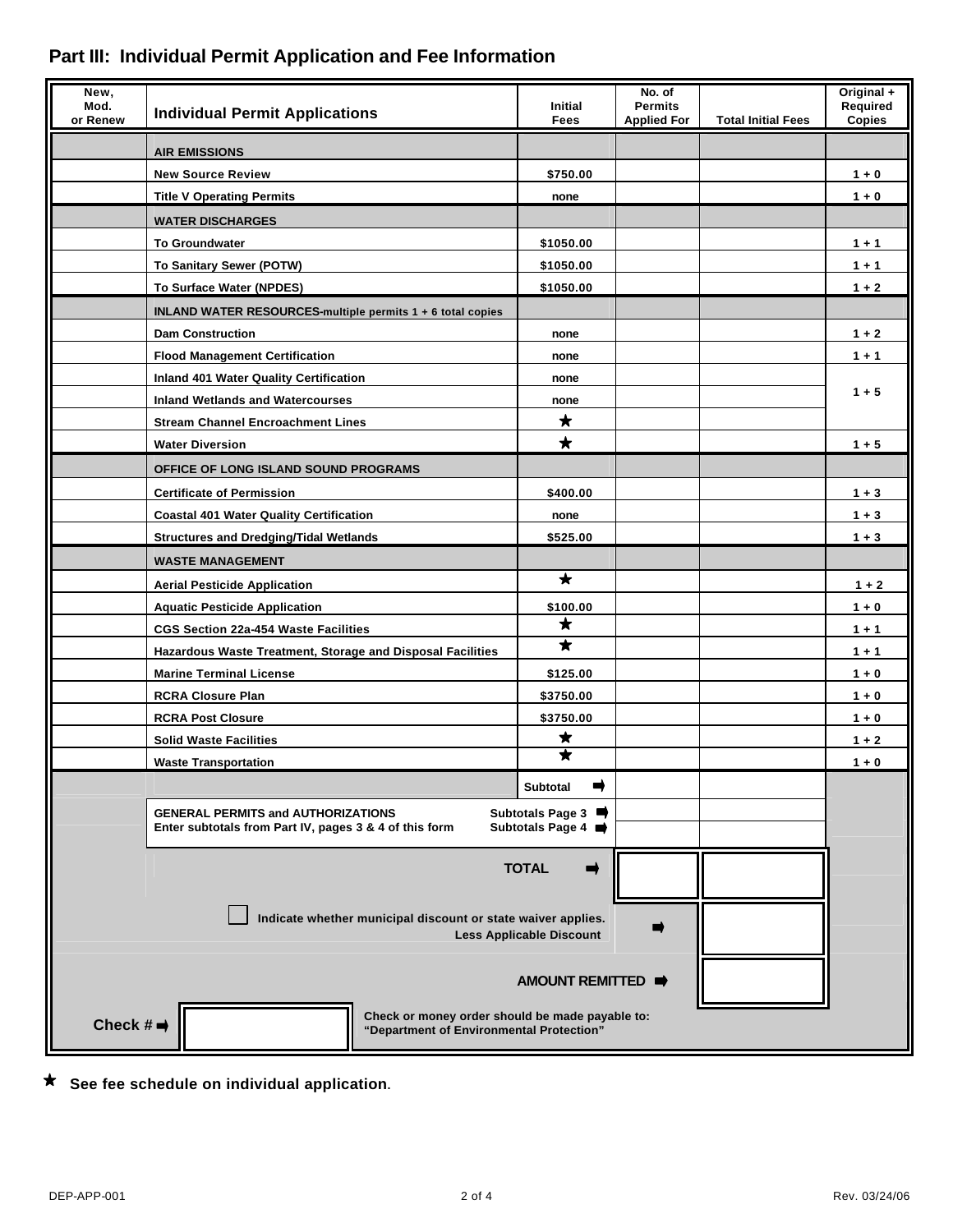### **Part IV: General Permit Registrations and Requests for Other Authorizations Application and Fee Information**

| ✓                | <b>General Permits and Other Authorizations</b>                                                                                     | <b>Initial</b><br><b>Fees</b>    | No. of<br><b>Permits</b><br><b>Applied For</b> | <b>Total Initial Fees</b> | Original +<br>Required<br><b>Copies</b> |
|------------------|-------------------------------------------------------------------------------------------------------------------------------------|----------------------------------|------------------------------------------------|---------------------------|-----------------------------------------|
|                  | <b>AIR EMISSIONS</b>                                                                                                                |                                  |                                                |                           |                                         |
| $\Box$           | Construct and/or Operate a New or Existing Surface Coating Operation                                                                | \$500.00                         |                                                |                           | $1 + 0$                                 |
| $\Box$           | Limit Potential to Emit from Major Stationary Sources of Air Pollution                                                              | \$5000.00                        |                                                |                           | $1 + 0$                                 |
| □                | <b>Emergency Authorization</b>                                                                                                      | **                               |                                                |                           | ★★                                      |
| □                | <b>Temporary Authorization</b>                                                                                                      | **                               |                                                |                           | **                                      |
| $\Box$           | Other, (please specify):                                                                                                            |                                  |                                                |                           |                                         |
|                  | <b>WATER DISCHARGES</b>                                                                                                             |                                  |                                                |                           |                                         |
| □                | <b>Domestic Sewage</b>                                                                                                              | \$500.00                         |                                                |                           | $1 + 0$                                 |
| □                | <b>Food Processing Wastewater</b>                                                                                                   | \$500.00                         |                                                |                           | $1 + 0$                                 |
| □                | Groundwater Remediation Wastewater to a Sanitary Sewer                                                                              | \$500.00                         |                                                |                           | $1 + 0$                                 |
| ப<br>$\Box$      | <b>Groundwater Remediation Wastewater to a Surface Water</b><br><b>Registration Only</b><br>Approval of Registration by DEP         | \$500.00<br>\$1000.00            |                                                |                           | $1 + 0$                                 |
| $\Box$           | Minor Non-Contact Cooling and Heat Pump Water                                                                                       | \$500.00                         |                                                |                           | $1 + 1$                                 |
| □                | <b>Minor Photographic Processing</b>                                                                                                | \$100.00                         |                                                |                           | $1 + 0$                                 |
| □                | Minor Printing & Publishing Wastewater                                                                                              | \$500.00                         |                                                |                           | $1 + 0$                                 |
| 口                | Minor Tumbling or Cleaning of Parts Wastewater                                                                                      | \$1000.00                        |                                                |                           | $1 + 1$                                 |
| $\Box$<br>$\Box$ | Miscellaneous Discharges of Sewer Compatible Wastewater<br>Flow < 5,000 gpd and fire sprinkler system testwater<br>Flow > 5,000 gpd | \$500.00<br>\$1000.00            |                                                |                           | $1 + 1$                                 |
| $\Box$           | <b>Stormwater Associated with Commercial Activities</b>                                                                             | \$500.00                         |                                                |                           | $1 + 0$                                 |
| 口                | <b>Stormwater Associated with Industrial Activities</b>                                                                             | \$500.00                         |                                                |                           | $1 + 0$                                 |
| ⊔<br>$\Box$      | Stormwater & Dewatering Wastewaters-Construction Activities<br>$5 - 10$ acres<br>> 10 acres                                         | \$500.00<br>\$1000.00            |                                                |                           | $1 + 0$                                 |
| 口                | <b>Stormwater from Small Municipal Separate Storm Sewer Systems</b><br>(MS4)                                                        | \$250.00                         |                                                |                           | $1 + 0$                                 |
| $\Box$           | <b>Swimming Pool Wastewater - Public Pools and Contractors</b>                                                                      | \$500.00                         |                                                |                           | $1 + 0$                                 |
| $\Box$<br>$\Box$ | Vehicle Maintenance Wastewater<br><b>Registration Only</b><br>Approval of Registration by DEP                                       | \$500.00<br>\$1000.00            |                                                |                           | $1 + 0$                                 |
| ப                | Water Treatment Wastewater                                                                                                          | \$500.00                         |                                                |                           | $1 + 0$                                 |
| $\Box$           | <b>Emergency Authorization - Discharge to POTW</b>                                                                                  | \$375.00                         |                                                |                           | $1 + 0$                                 |
| 口                | <b>Emergency Authorization - Discharge to Surface Water</b>                                                                         | \$750.00                         |                                                |                           | $1 + 0$                                 |
| $\Box$           | Temporary Authorization - Discharge to POTW                                                                                         | \$375.00                         |                                                |                           | $1 + 0$                                 |
| ப                | Temporary Authorization - Discharge to Surface Water                                                                                | \$750.00                         |                                                |                           | $1 + 0$                                 |
| $\Box$           | Other, (please specify):                                                                                                            |                                  |                                                |                           |                                         |
|                  | <b>AQUIFER PROTECTION PROGRAM</b>                                                                                                   |                                  |                                                |                           |                                         |
| □                | <b>Registration for Regulated Activities</b>                                                                                        | \$500.00                         |                                                |                           | $1 + 0$                                 |
| □                | Permit Application to Add a Regulated Activity                                                                                      | \$1000.00                        |                                                |                           | $1 + 0$                                 |
| □                | <b>Exemption Application from Registration</b>                                                                                      | \$1000.00                        |                                                |                           | $1 + 0$                                 |
|                  | Note: Carry subtotals over to Part III, page 2 of this form.                                                                        | <b>Subtotal</b><br>$\Rightarrow$ |                                                |                           |                                         |
|                  |                                                                                                                                     |                                  |                                                |                           |                                         |

 $\star\star$ 

**Contact the specific permit program for this information (Contact numbers are provided in the instructions).**